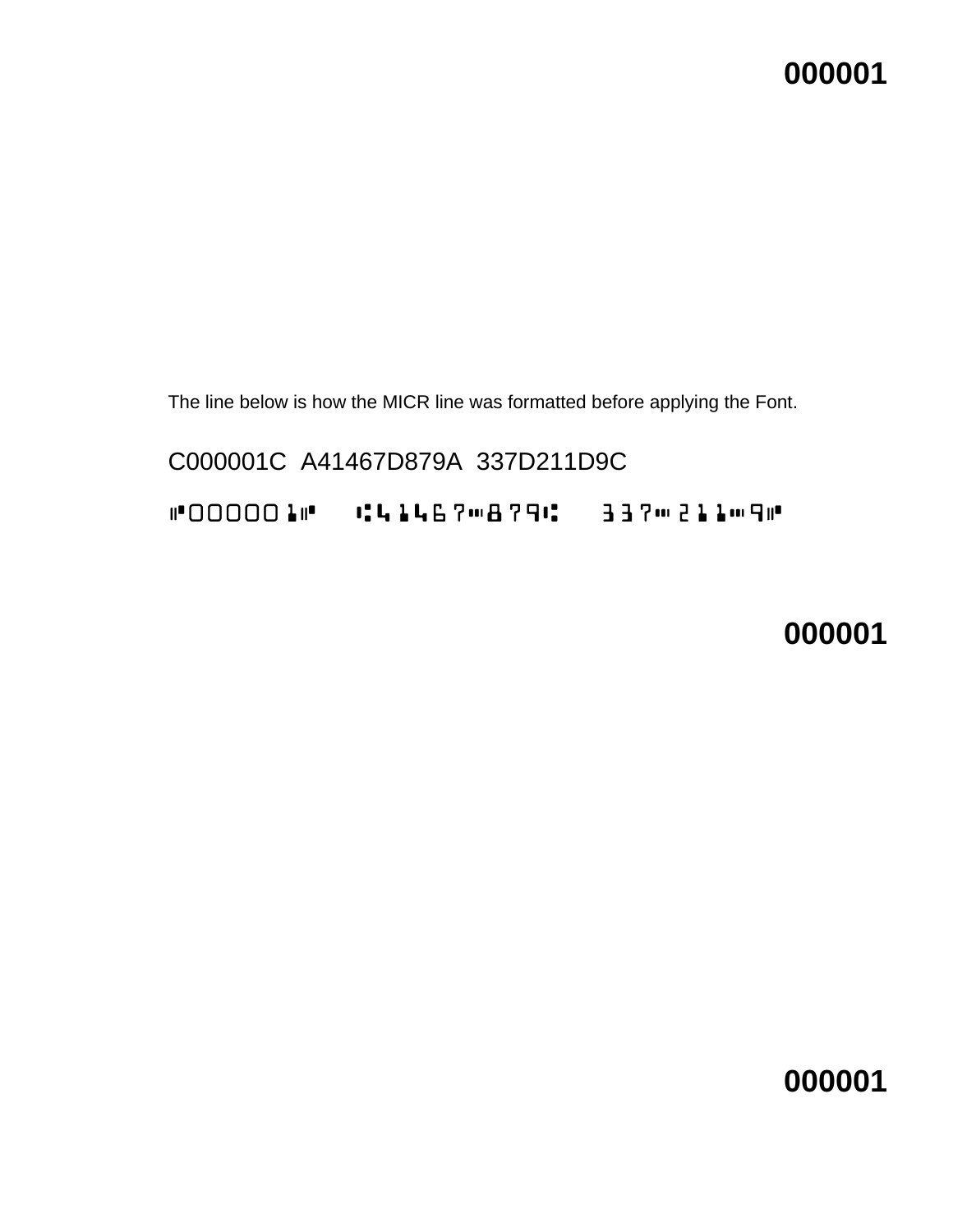The line below is how the MICR line was formatted before applying the Font.

C000002C A41467D879A 337D211D9C C000020 CLLLLC70879C 3370211090

**000002**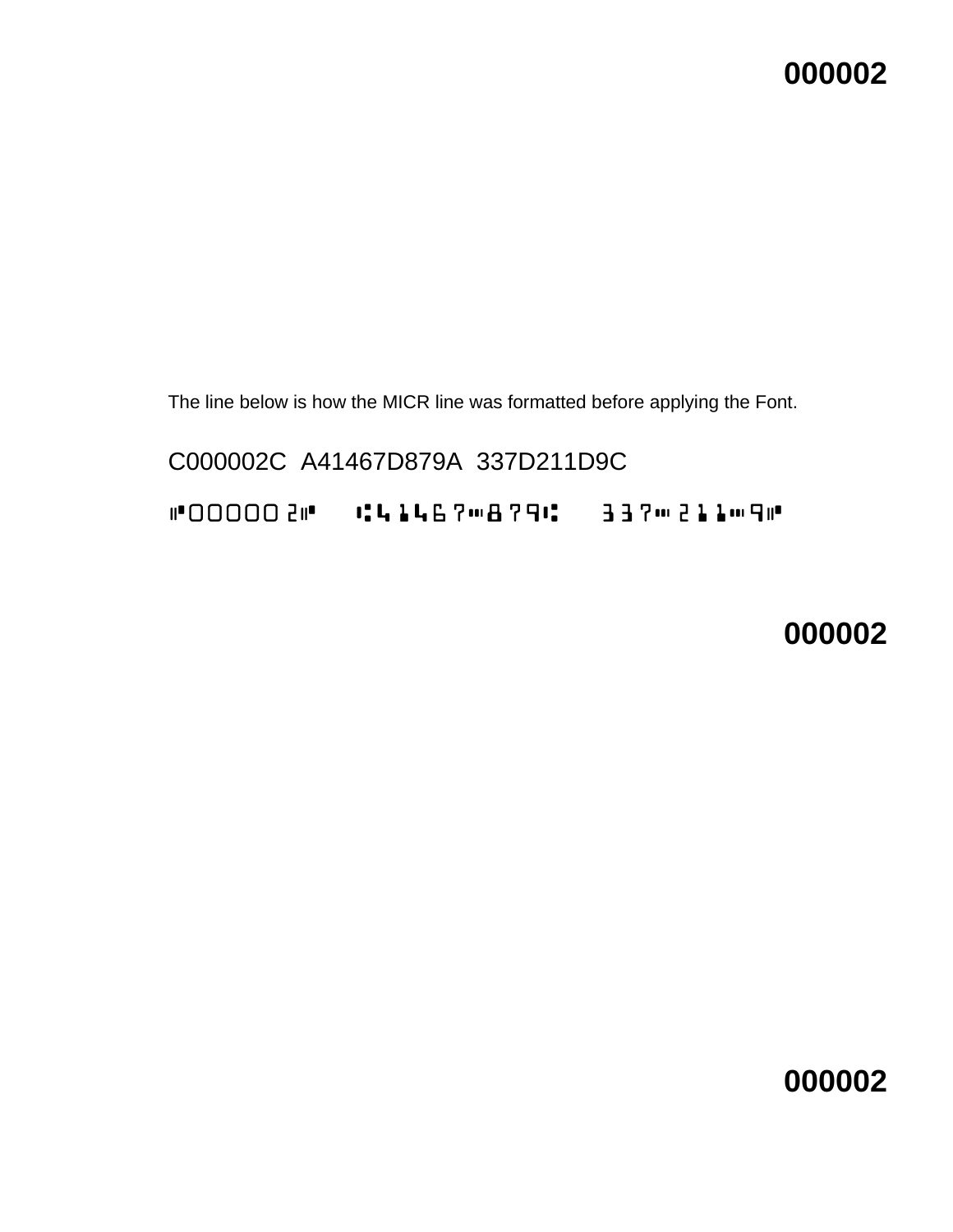The line below is how the MICR line was formatted before applying the Font.

C000003C A41467D879A 337D211D9C C000003C A41467D879A 337D211D9C

**000003**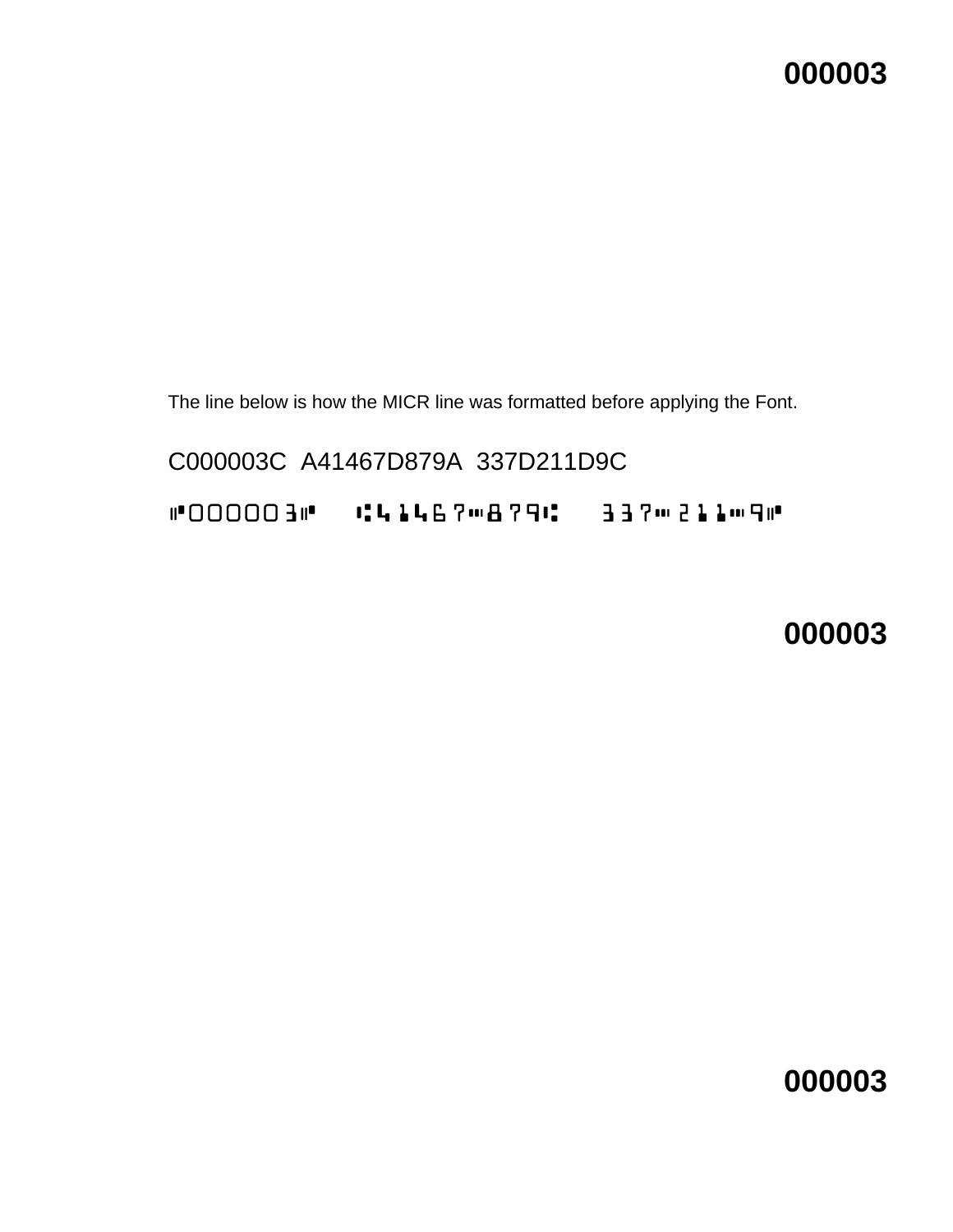The line below is how the MICR line was formatted before applying the Font.

C000004C A41467D879A 337D211D9C C000040 C41467m879C 337m211m90

**000004**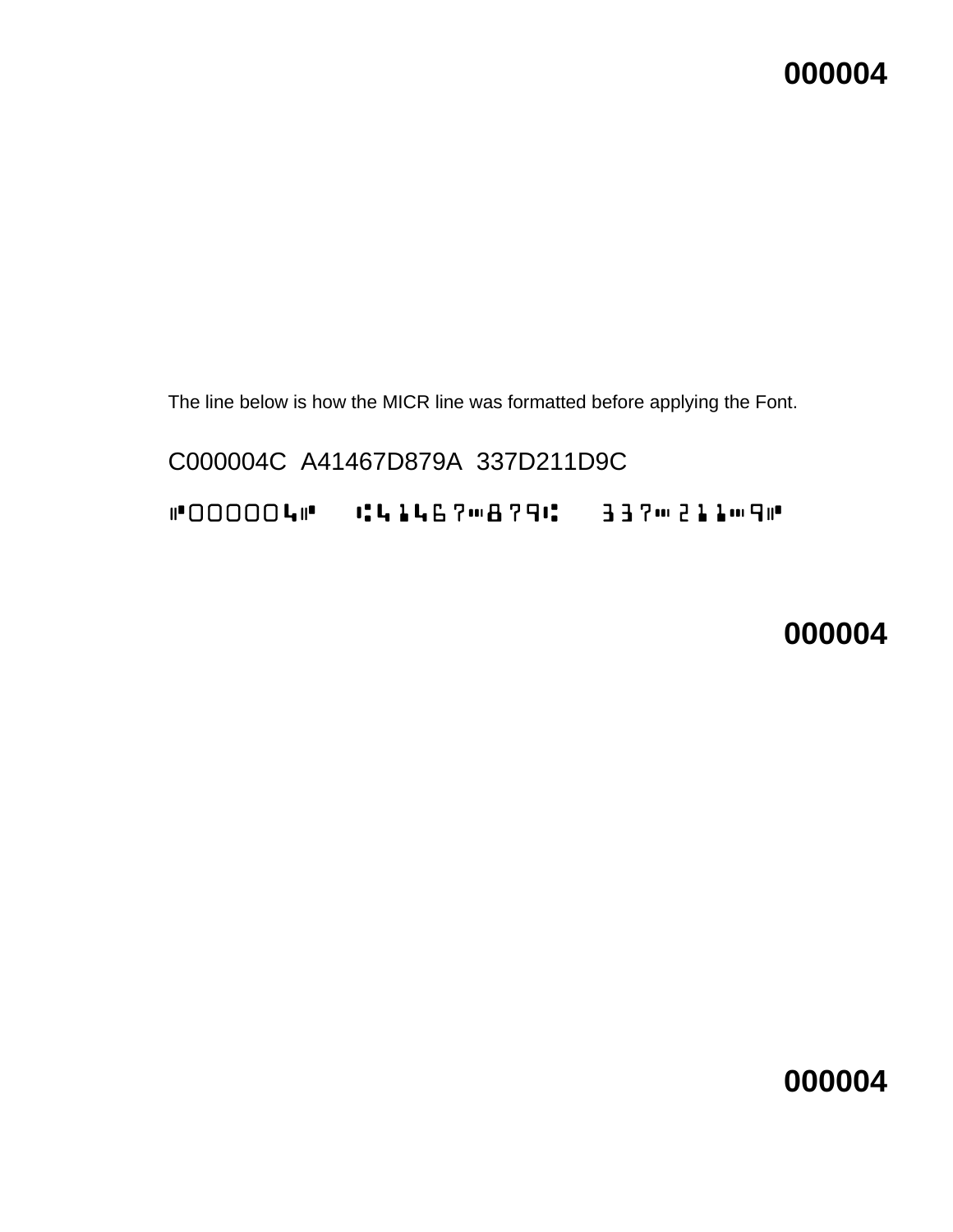The line below is how the MICR line was formatted before applying the Font.

C000005C A41467D879A 337D211D9C C0000050 C41467m879C 337m211m90

**000005**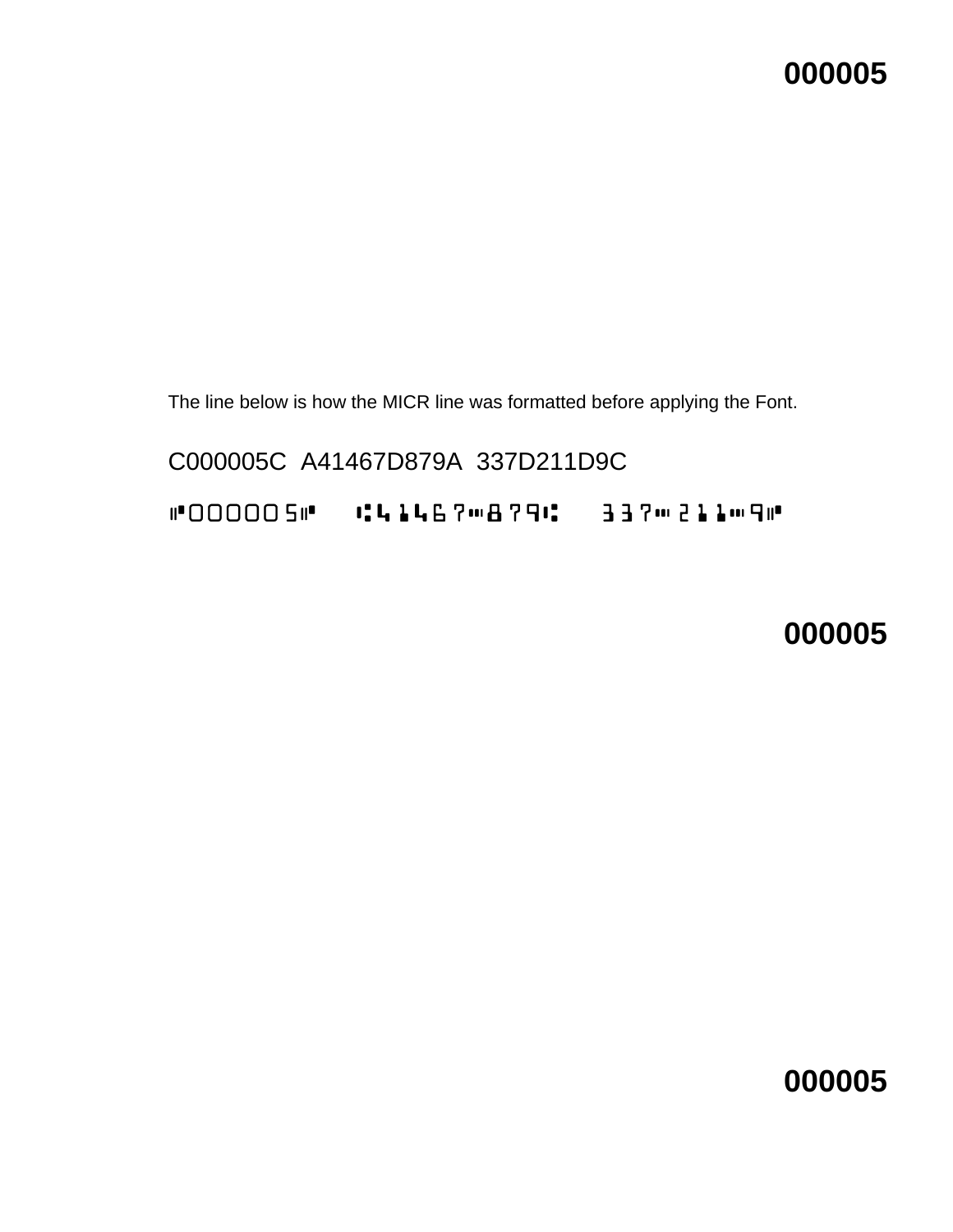The line below is how the MICR line was formatted before applying the Font.

C000006C A41467D879A 337D211D9C C0000060 C414670879C 337m211m90

**000006**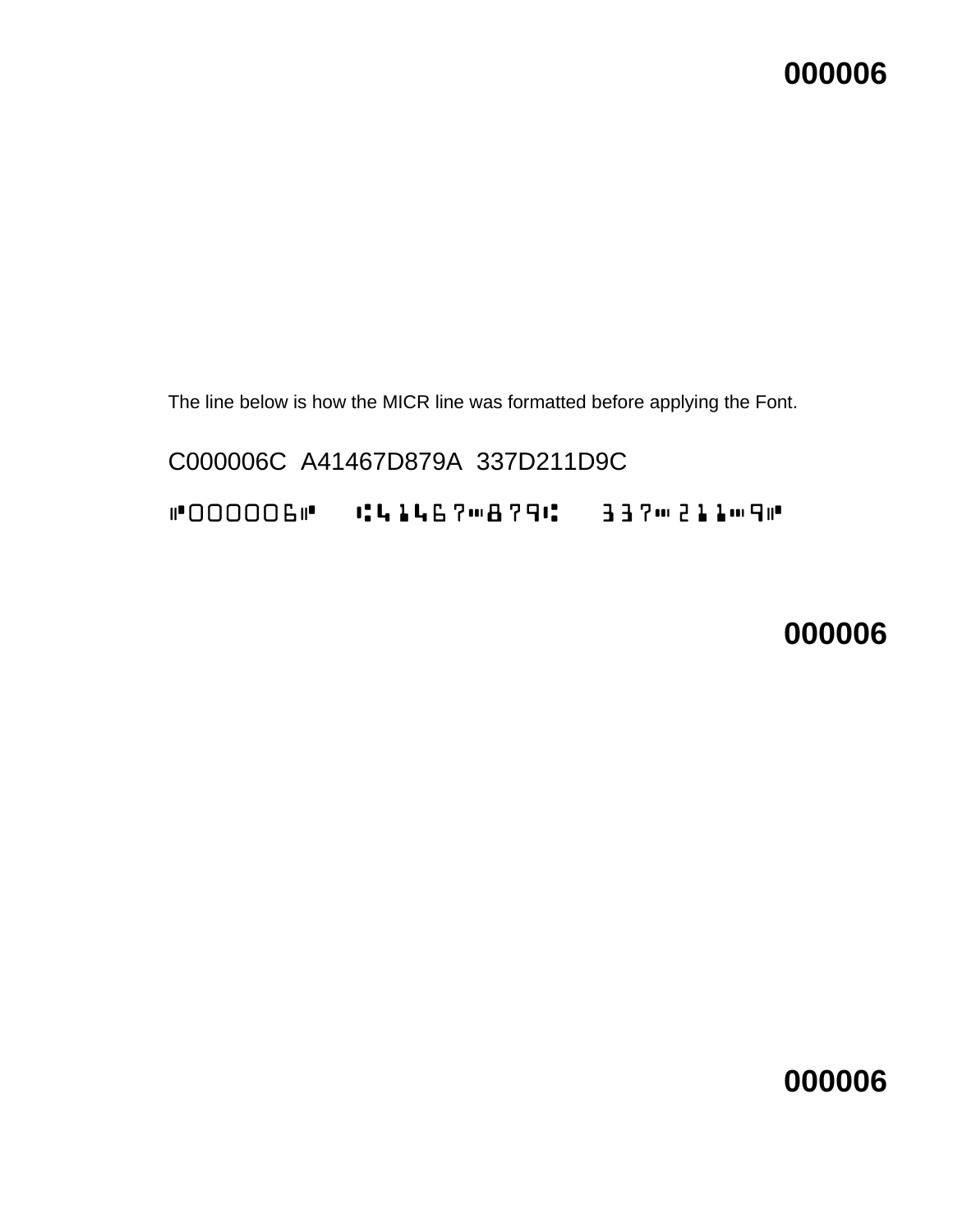The line below is how the MICR line was formatted before applying the Font.

C000007C A41467D879A 337D211D9C C0000070 C41467m879C 337m211m90

**000007**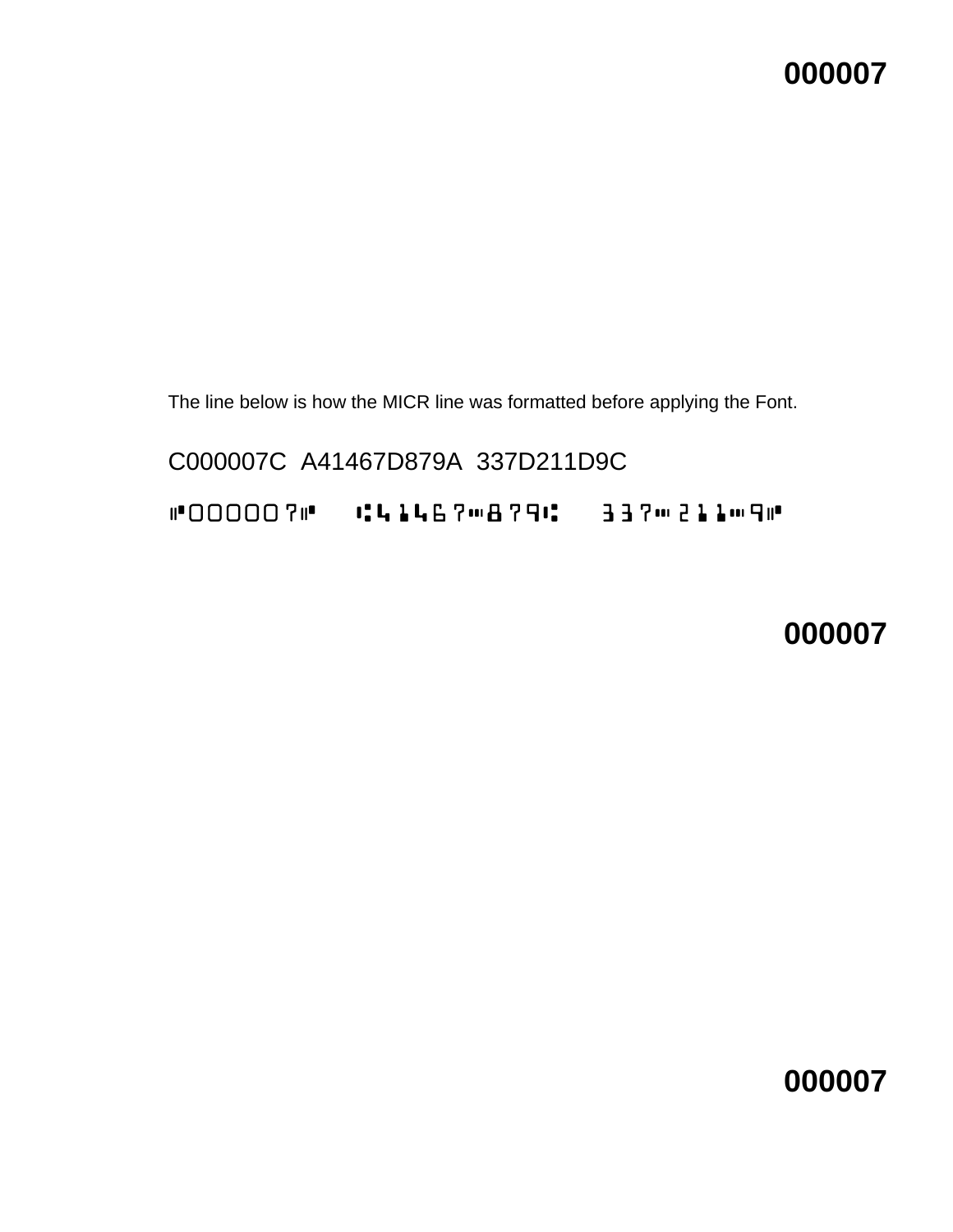The line below is how the MICR line was formatted before applying the Font.

C000008C A41467D879A 337D211D9C

C000080 C414670879C 337m211m90

**000008**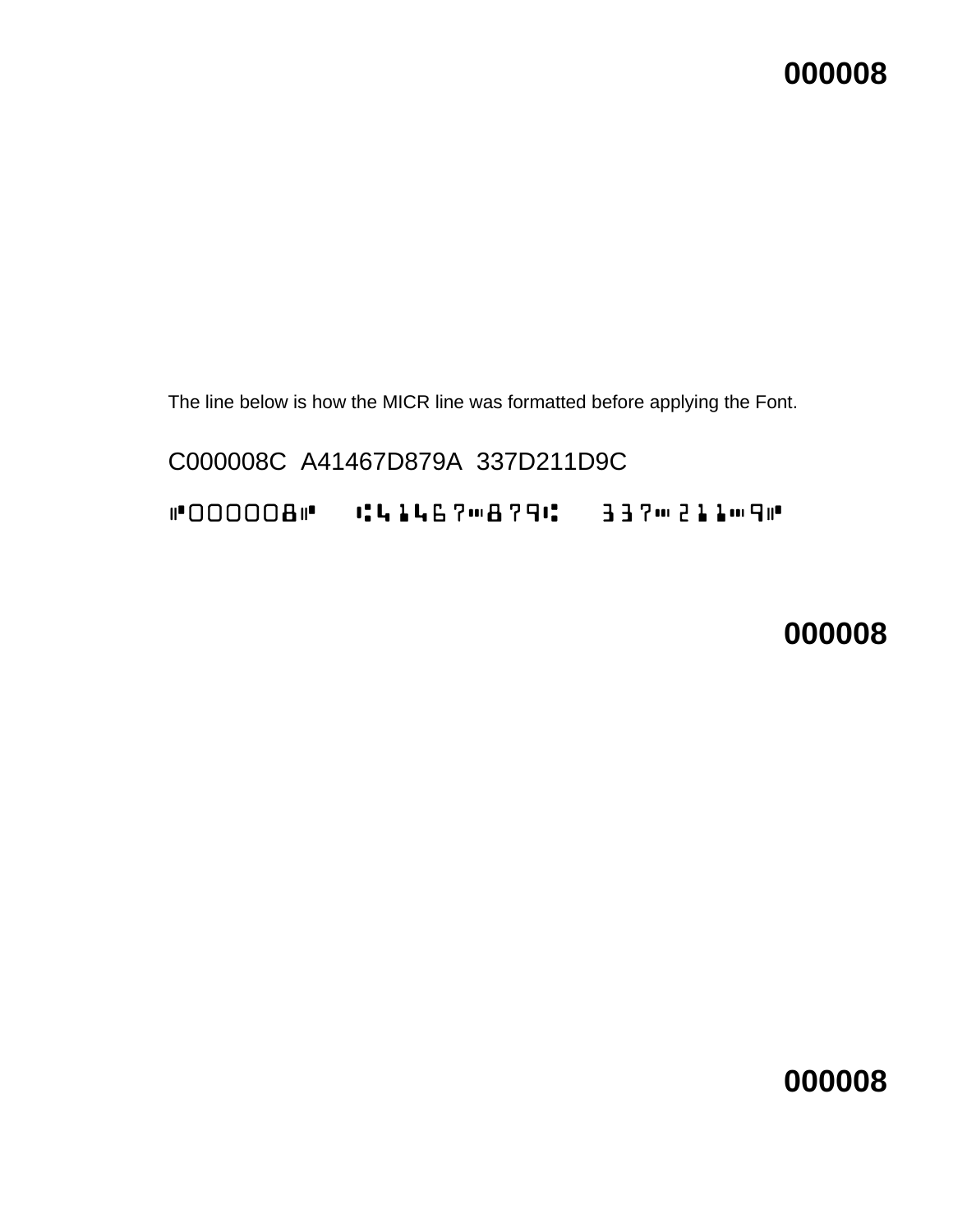The line below is how the MICR line was formatted before applying the Font.

C000009C A41467D879A 337D211D9C C000090 C414670879C 337m211m90

**000009**